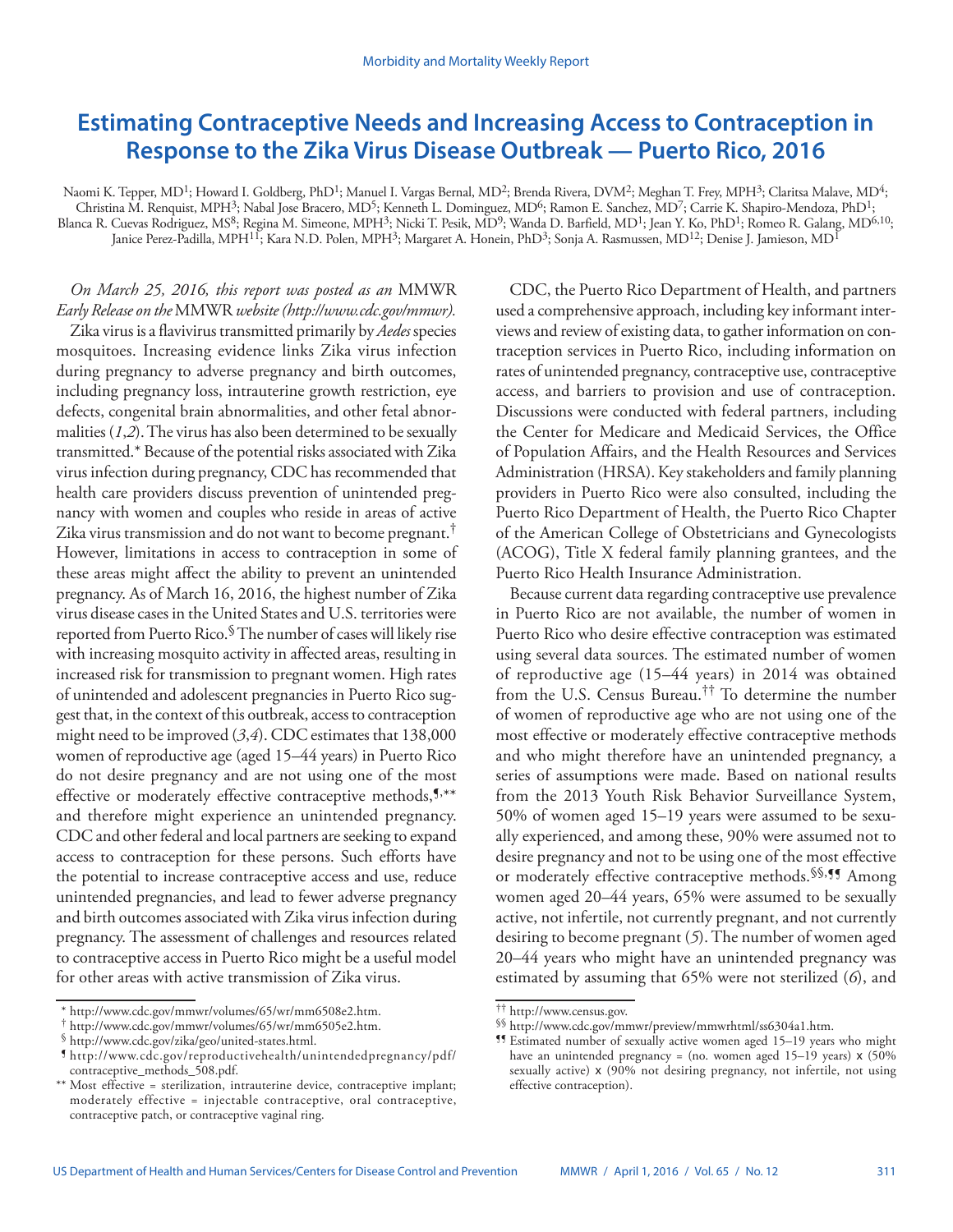that among those, 33% are not using one of the most effective or moderately effective reversible contraceptive methods (*5*).\*\*\*

To estimate the percentage distribution of desired contraceptive methods that might be needed in Puerto Rico, data from the Contraceptive CHOICE project, which was designed to remove the financial barriers to contraception, offer all methods and emphasize the most effective methods of birth control, and reduce unintended pregnancy in the St. Louis, Missouri area during 2007–2011,††† was used. In this project, women desiring reversible contraception were offered any Food and Drug Administration–approved contraceptive method at no cost along with counseling to promote the use of long-acting reversible contraceptive (LARC) methods (intrauterine devices [IUDs] and hormonal contraceptive implants), because these are the most effective reversible methods. Seventy-five percent of the general study population and 72% of adolescents aged 15–19 years chose a LARC method, resulting in decreases in adolescent and unintended pregnancy (*7,8*). Demonstration projects in Iowa and Colorado, also designed to increase use of LARC methods, have similarly resulted in increased use of LARCs and decreases in unintended pregnancy. §§§,¶¶ Assuming a distribution of desired methods similar to that observed in the CHOICE project (*7*,*8*), if barriers to access were removed, the total number of contraceptive products needed in Puerto Rico to supply all women of reproductive age who are currently not using one of the most effective or moderately effective contraceptive methods and who do not want to become pregnant was estimated.

Approximately 715,000 women aged 15–44 years reside in Puerto Rico, and there were approximately 34,000 births in 2014 (*3*). A 2008 hospital-based survey of postpartum women in Puerto Rico indicated that 65.5% of pregnancies were unintended in Puerto Rico, compared with 51% in a probability sample of the general U.S. population (the 50 U.S. states and the District of Columbia), according to the 2008 National Survey of Family Growth (*4*,*9*). In 2014, among women aged 15–19 years, the birth rate was almost twice as high (40/1,000) in Puerto Rico as in the U.S. overall (24/1,000) (*3*).

The most recent population-based estimates of contraceptive use in Puerto Rico, from a 2002 Behavioral Risk Factor Surveillance System survey, found that among women aged 18–44 years who used contraception, tubal ligation was the most frequently reported method, used by 46% of women, followed by oral contraceptives (19%), condoms (11%), calendar-based contraceptive methods (10%), vasectomy (6%), depot medroxyprogesterone acetate (DMPA) (3%), and IUDs (1%) (*6*). More recent information on services provided by La Asociación Puertorriqueña Pro Bienestar de la Familia (PROFAMILIA), a private non-profit organization that provides reproductive health care to a largely low income population in Puerto Rico, indicated that among approximately 44,000 women receiving contraceptive care in 2009, 80% received oral contraceptives, 8% received the transdermal contraceptive patch, 6% received condoms, 3% received DMPA, and <1% received an IUD (*4*).

Women access contraception at various sites in Puerto Rico, including community health clinics, private medical offices, university clinics, and Title X family planning clinics (Manuel Vargas, MD, MPH, Puerto Rico Department of Health; Claritsa Malave, MD, MPH, HRSA; personal communications, 2016). Despite the availability of these resources, barriers exist to providing optimal contraceptive coverage. Key stakeholders in Puerto Rico identified the need for increased contraceptive supplies, family planning delivery sites, training for providers on LARC insertion, education for women and men on effective contraception to reduce unintended pregnancy, and decreased financial and administrative barriers for providers and patients (Manual Vargas, MD, MPH, Puerto Rico Department of Health; Claritsa Malave, MD, MPH, HRSA; Nabal Bracero, MD, ACOG Puerto Rico Section; Ramon Sanchez, MD, MPH, Clinica Preven; Blanca Cuevas, MS, PROFAMILIA; personal communications, 2016). Coverage for all contraceptive methods by federal and private insurers is not universal in Puerto Rico. Certain contraceptive methods can be unaffordable for providers and patients, which has resulted in limited availability of more effective contraceptive options such as LARCs that have higher up-front costs (Manuel Vargas, MD, MPH, Puerto Rico Department of Health; personal communication, 2016). In addition, the cost of IUD and hormonal implant insertion might not be fully covered by public or private insurance, which might also deter women from seeking LARCs. Because of cost, these methods are often not available in physician offices or pharmacies, and therefore most women receive oral contraceptives, DMPA, or condoms. A lack of availability in hospitals has also led to missed opportunities for postpartum initiation of LARCs (Nabal Bracero, MD, MPH, ACOG Puerto Rico Section; personal communication, 2016). The number of health care providers who offer contraception, specifically IUDs and contraceptive implants, has been limited by lack of training and reimbursement (Nabal Bracero, MD, MPH, ACOG Puerto Rico Section; Manuel Vargas, MD, MPH, Puerto Rico Department of Health; personal communications, 2016).

<sup>\*\*\*</sup> Estimated number of sexually active women aged 20–44 years who might have an unintended pregnancy = (no. women aged 20–44 years) x (65% sexually active, not infertile, not currently pregnant, not desiring pregnancy) x (65% not sterilized) x (33% not using effective reversible contraception).

<sup>†††</sup> [http://www.choiceproject.wustl.edu.](http://www.choiceproject.wustl.edu) §§§ [http://www.astho.org/Maternal-and-Child-Health/Long-Acting-Reversible-](http://www.astho.org/Maternal-and-Child-Health/Long-Acting-Reversible-Contraception/Iowa-Initiative-Title-X-Issue-Brief/)

III [https://www.colorado.gov/pacific/cdphe/reducing-unintended-pregnancy.](https://www.colorado.gov/pacific/cdphe/reducing-unintended-pregnancy)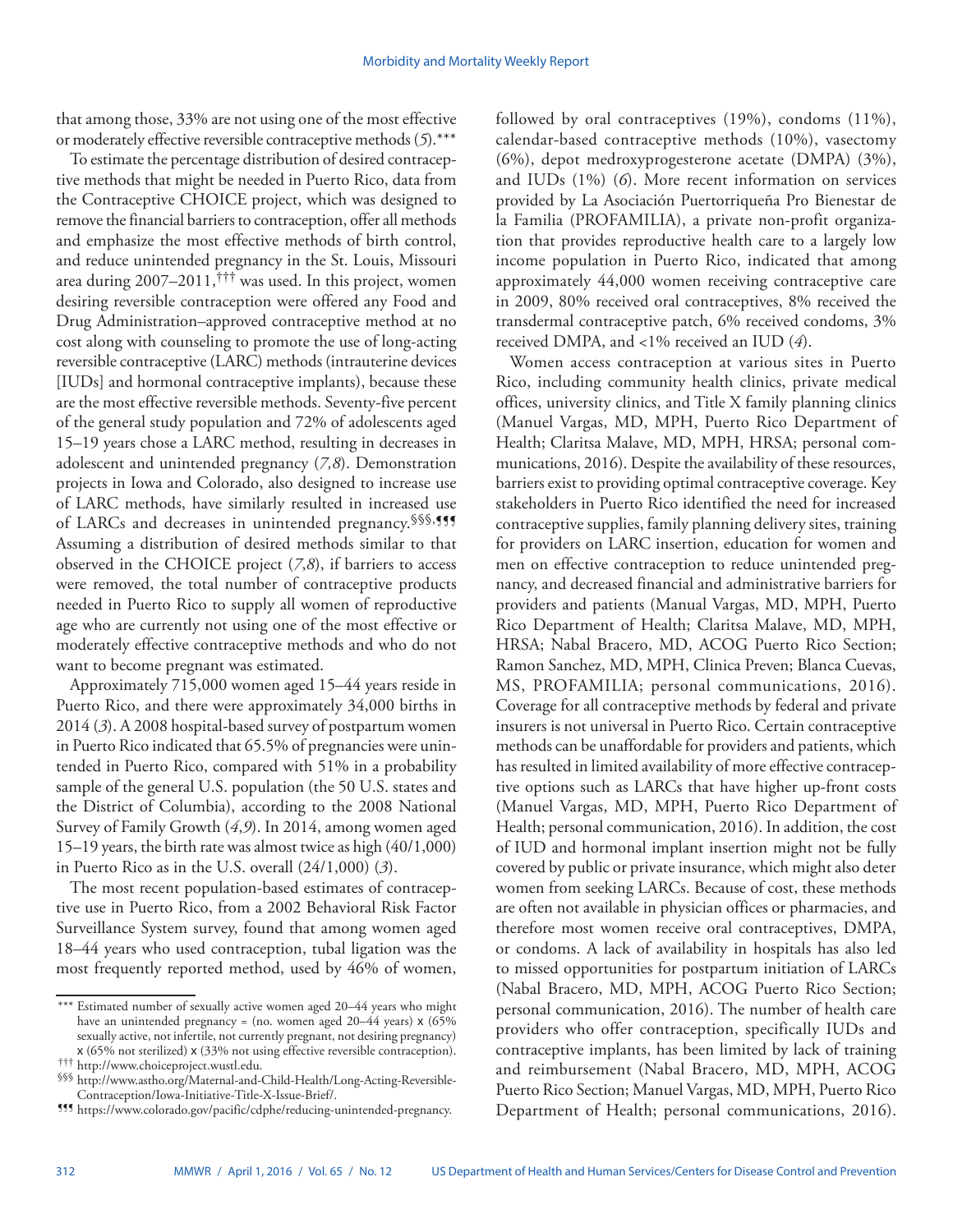Women typically do not choose LARC methods because of this lack of availability, as well as a general lack of knowledge about these methods (Ramon Sanchez, MD, MPH, Clinica Preven; personal communication, 2016).

Among the 715,000 women of reproductive age in Puerto Rico, an estimated total of 138,000, or nearly 1 in 5 women, including 55,000 aged 15–19 years and 83,000 aged 20–44 years, do not want to become pregnant, are not using one of the most effective or moderately effective contraceptive methods, and could therefore have an unintended pregnancy. Applying the distribution of methods observed in the CHOICE project, there is an estimated unmet need for IUDs for 68,000 women, hormonal contraceptive implants for 33,000 women, DMPA for 11,000 women, oral contraceptives for 14,000 women, vaginal rings for 9,000 women, and contraceptive patches for 3,000 women (Table). The estimated needs for a year are 68,000 IUDs, 33,000 hormonal contraceptive implants, 44,000 DMPA doses, 168,000 oral contraceptive pill packs, 108,000 vaginal rings, and 36,000 contraceptive patches.

### **Discussion**

Reducing the rate of unintended pregnancy is a public health priority because unintended pregnancies can be associated with delayed entry into prenatal care, decreased smoking cessation, and increased incidence of low birthweight (*10*), with attendant negative health consequences for mother and infant. Prevention of unintended pregnancies in the context of a Zika virus outbreak is especially important to reducing the likelihood of congenital infections. Removing barriers to contraception, such as cost, access, and lack of knowledge, can lead to increased use of the most effective contraceptive methods and reduced rates of unintended pregnancy, which would result in fewer adverse pregnancy and birth outcomes associated with Zika virus disease during pregnancy.

CDC and other partners have initiated multiple approaches to address some of these barriers. Current information on contraceptive use and unmet need is important, and efforts are underway to conduct reproductive health surveys in Puerto Rico to obtain this information. Approaches to increasing access to effective contraceptive methods at no or reduced cost are being explored. Education of providers is being conducted through outreach sessions designed to disseminate information about prevention of adverse outcomes associated with Zika virus infection during pregnancy. Training of providers on insertion of IUDs and contraceptive implants can be implemented using resources from professional organizations such as ACOG and the University of Puerto Rico. Ongoing education about effective use of contraception can be enhanced through health care providers, counselors in community health centers, home visiting nurses, and schools.

The findings in this report are subject to at least four limitations. First, no recent information was available regarding the proportion of women of reproductive age in Puerto Rico using specific contraceptive methods. Therefore, estimates of contraceptive need were derived from 2002 data, highlighting the urgent need for reproductive health surveys in Puerto Rico and other Zika-affected areas to better estimate unmet contraceptive need. Second, contraceptive preferences were extrapolated from the CHOICE project, and might not represent preferences in Puerto Rico or other populations, because of demographic and cultural differences. However, demonstration projects from other populations in the United States have similarly demonstrated high preference for LARC methods when common barriers, including cost, availability, and knowledge, were removed. Third, pregnancy intentions might change as a result of the Zika virus outbreak; therefore assumptions about pregnancy desires might not be accurate. Finally, most of the information on contraceptive access and barriers was obtained by nonsystematic personal communications with key leaders and stakeholders.

| TABLE. Estimated contraception needs required to supply all women who desire to avoid pregnancy,* by contraceptive method — Puerto Rico, 2016 |  |  |  |
|-----------------------------------------------------------------------------------------------------------------------------------------------|--|--|--|
|                                                                                                                                               |  |  |  |

|                                   |                                      | Age group (yrs)             |                                      |                             |                       |                                |
|-----------------------------------|--------------------------------------|-----------------------------|--------------------------------------|-----------------------------|-----------------------|--------------------------------|
|                                   |                                      | $15 - 19$                   | $20 - 44$                            |                             |                       | Total no. of<br>contraceptives |
| Contraceptive method              | Percent<br>distribution <sup>†</sup> | Approximate no.<br>of women | Percent<br>distribution <sup>§</sup> | Approximate no.<br>of women | Total no. of<br>women | needed for<br>1 yr supply      |
| Intrauterine devices              | 37                                   | 20,000                      | 58                                   | 48,000                      | 68,000                | 68,000                         |
| Contraceptive implants            | 35                                   | 19,000                      | 17                                   | 14,000                      | 33,000                | 33,000                         |
| Depot medroxyprogesterone acetate | 9                                    | 5,000                       |                                      | 6,000                       | 11,000                | 44,000                         |
| Oral contraceptives               | 12                                   | 7,000                       | 9                                    | 7,000                       | 14,000                | 168,000                        |
| Contraceptive vaginal ring        |                                      | 3,000                       |                                      | 6,000                       | 9,000                 | 108,000                        |
| Contraceptive patch               |                                      | 1,000                       |                                      | 2,000                       | 3,000                 | 36,000                         |
| <b>Total</b>                      | 100                                  | 55,000                      | 100                                  | 83,000                      | 138,000               | 457,000                        |

\* Includes women who are sexually active, fertile, and not sterilized nor using one of the most effective or moderately effective reversible contraceptive methods. † Percent of contraceptive methods = distribution observed in CHOICE project for women aged 15–19 years [\(http://www.nejm.org/doi/pdf/10.1056/NEJMoa1400506](http://www.nejm.org/doi/pdf/10.1056/NEJMoa1400506)). § Percent of contraceptive methods = distribution observed in CHOICE project for women aged 20–44 years [\(http://europepmc.org/articles/pmc4216614](http://europepmc.org/articles/pmc4216614)).